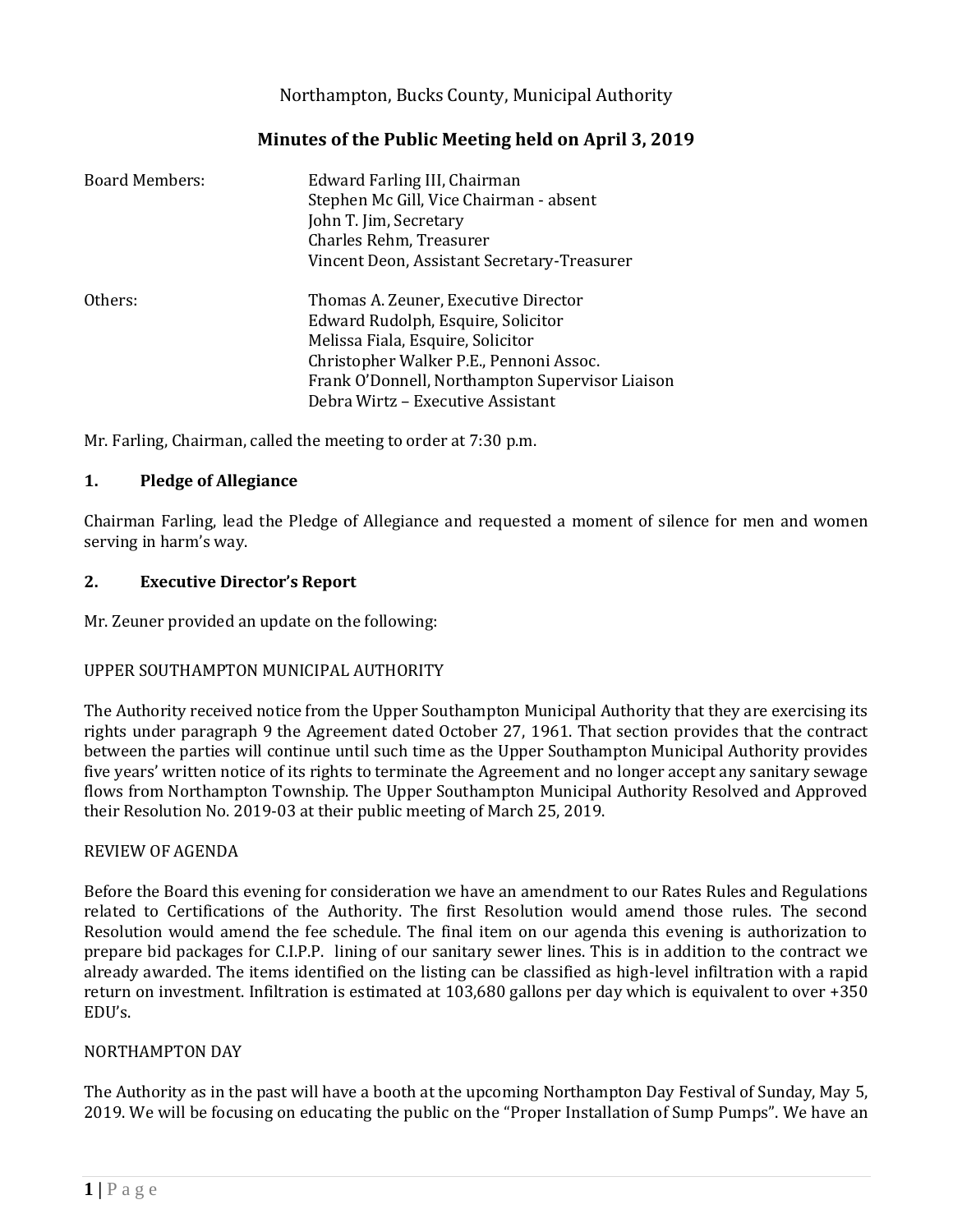information Board to display and handouts. We will be distributing the Authority insulated lunch bags from last year's event. We have approximately 500 for distribution.

### **3. Citizens' Concerns**

Denise Leck, Galloway Road, had questions and concerns regarding monthly billing, meter reading and leak detection. The Board and Mr. Zeuner answer her questions and Mr. Zeuner offered to send her information and meet with her or any resident in the future.

Michael Famularo, Spring House Ln., had comments and concerns regarding the 2016 rate increase, leaks at his property customer service and accountability.

### **4. Approval of the Minutes of March 3, 2019**

A motion (Jim-Deon) made to approve the Minutes of March 3, 2019 passed with 4 ayes.

# **5. Check Requisitions / Accounts Payable**

A motion (Rehm-Jim) approving the following Requisition/s passed 4 with ayes.

**Requisition No. 2169** dated 03/20/2019 in the amount of \$313,422.05

The major items paid under **Requisition No. 2169** are as follows: Analytical Laboratories - \$12,750.00; BCWSA - Water - \$145,940.31; CSL Services Inc. - \$6,925.00; Independence Blue Cross - \$10,392.10; Karl Hops Inc. - \$1,335.31; M.J. Reider Assoc. - \$1,344.00; Offit Kurman - \$5,872.00; Pennoni Assoc. Inc. - \$42,765.15; Rudolph Clarke LLC - \$2,520.00; USPS - \$5,000.00; and \$75,000.00 for payroll.

**Requisition No. 2170** dated 04/03/2019 in the amount of \$919,995.07

The major items paid under **Requisition No. 2170** are as follows: BCWSA – Sewer - \$730,729.13; First National Bank of Newtown - \$59,129.38; Guardian - \$4,367.45; Hannon Auto Service - \$1,756.35; JH Shanahan - \$4,459.00; M.J. Reider Assoc. - \$1,618.00; Office Basics - \$1,041.06; RIO Supply Inc. - \$8,656.85; Verizon - \$1,012.84; Warminster MUA - \$22,057.43; and \$75,000.00 for payroll.

Chairman Farling called for a recess at 8:25; reconvened at 8:38

### **6. Resolutions #'s 2019-1219; 2019-2020 and 2019-2021-Amending Rates, Rules & Regulations and Fee Schedule regarding Certification Fees for Finals**

A motion (Deon-Farling) made to adopt Resolutions 2019-1219, 2019-2020 and 2019-2021 amendments to the Rates, Rules & Regulations and Fee Schedule regarding Certification Fee Policy passed with 4 ayes.

### **7. Authorization to prepare Bid Packages and advertise for bids for C.I.P.P. Cured in Place Pipe CP-2019-S-2-1**

A motion (Farling-Deon) made to authorize the Administration and Consulting Engineer to prepare bid packages and advertise under PennBid® for Capital Project, CP-2019-S-2-1, Cured In Place Pipe Lining of sanitary sewer pipe in accordance with the suggested list prepared by our Consulting Engineer identified as Exhibit "A" passed with 4 ayes.

### **COMMENTS:**

None.